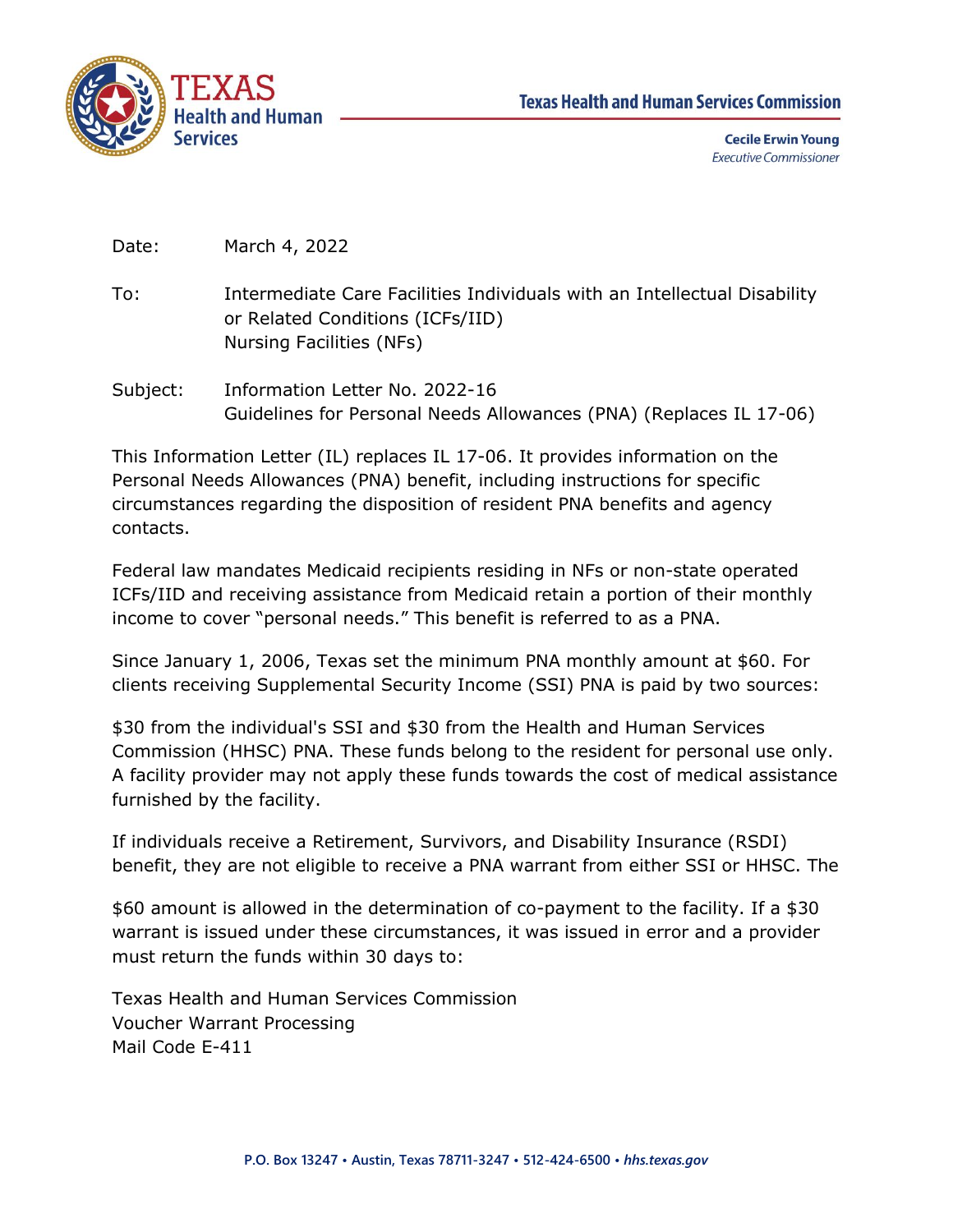Information Letter No. 2022-16 Guidelines for Personal Needs Allowances (PNA) (Replaces IL 17-06) March 04, 2022 Page 2

P.O. Box 149030 Austin, Texas 78714-9030

## **Facility Responsibilities**

NF and ICF/IID providers who manage personal funds (i.e., a resident trust fund) are reminded of their roles and responsibilities in the disposition of the PNA benefit warrants under the following circumstances.

## **PNA-Eligible Resident Discharged from Facility for Reason Other than Death**

Each facility is contractually obligated to complete and submit all necessary resident movement and discharge information and forms within 72 hours after the effective date of a discharge:

- NFs: [complete Form 3618, Resident Transaction Notice,](https://www.hhs.texas.gov/regulations/forms/3000-3999/form-3618-resident-transaction-notice) or [Form 3619,](https://www.hhs.texas.gov/regulations/forms/3000-3999/form-3619-medicareskilled-nursing-facility-patient-transaction-notice) [Medicare/SNF Patient Transaction Notice.](https://www.hhs.texas.gov/regulations/forms/3000-3999/form-3619-medicareskilled-nursing-facility-patient-transaction-notice)
- Community-based ICFs/IID: record resident movements on the Individual Movement Form (Form 8578) through the Texas Medicaid and Healthcare Partnership's Long-Term Care (LTC) Online Portal. Instructions may be found in the Individual Movement Form section of the LTC ICF/IID Program User Guide for Providers.

If a facility previously managed the discharged resident's trust fund or served as the resident's representative payee, and receives the PNA benefit, the facility must:

- Forward the PNA benefit warrant to the former resident if the forwarding address is known; or
- Return the PNA benefit warrant to HHSC if there is no known forwarding address for the former resident.

## **PNA-Eligible Resident Discharged from Facility as a Result of Death**

a) If a facility is the payee for the PNA-eligible resident, the facility notifies HHSC of the resident's date of death through the discharge process described above. If a facility receives a PNA warrant for a resident who died in the prior month, the facility must: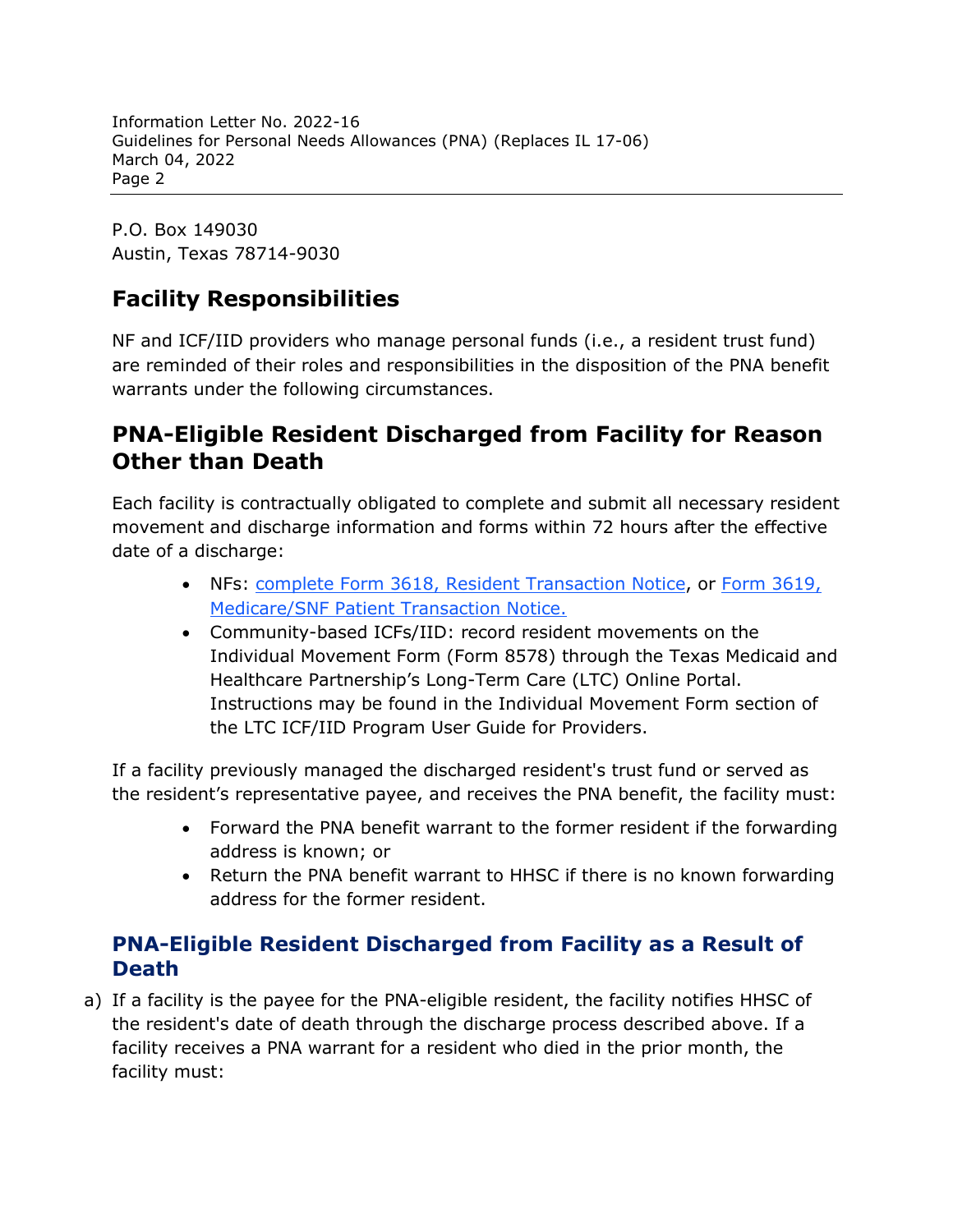- Deposit the warrant in the resident's trust fund as it is considered part of the deceased resident's estate; and
- Notify the resident's heir, guardian, attorney, etc., of the existence of the deceased resident's trust fund.
- In the event a trust fund is not claimed by the deceased resident's heir, guardian, or attorney, the facility completes the escheatment process for the deceased resident's trust fund, [Form 2032, Escheatment of Consumer Funds.](https://www.hhs.texas.gov/regulations/forms/2000-2999/form-2032-escheatment-consumer-funds)
- b) If a facility receives a PNA warrant for a resident the month after the PNA- eligible resident was deceased, the facility must:
	- Review the month the PNA warrant covers by reviewing the invoice number on the warrant stub (the last four digits of this number represent the benefit month);
	- Verify the PNA warrant represents payment for a month following the resident's death; and
	- If the warrant represents a month after the month in which the resident died, the facility:
		- Writes the word "DECEASED" and the date the resident died on the outside of the envelope;
		- Includes a copy of the resident's death certificate or obituary, if available; and
		- Returns the PNA warrant to HHSC using the address provided above.
- c) If there is a change in payee name or address or resident's address, the facility must:
	- Immediately notify the Social Security Administration at 1-800-772- 1213 (TTY 1-800-325-0778) and HHSC when there is a change in the name of the payee, the payee's address, or the resident's address.
	- Immediately notify HHSC by contacting HHSC Provider Claims Services at 512-438-2200 and providing the resident's name and Social Security number, the payee name or change in payee information, address of the resident or payee, and a facility contact phone number. PNA benefits will be suspended if the benefit warrant is returned to HHSC due to invalid